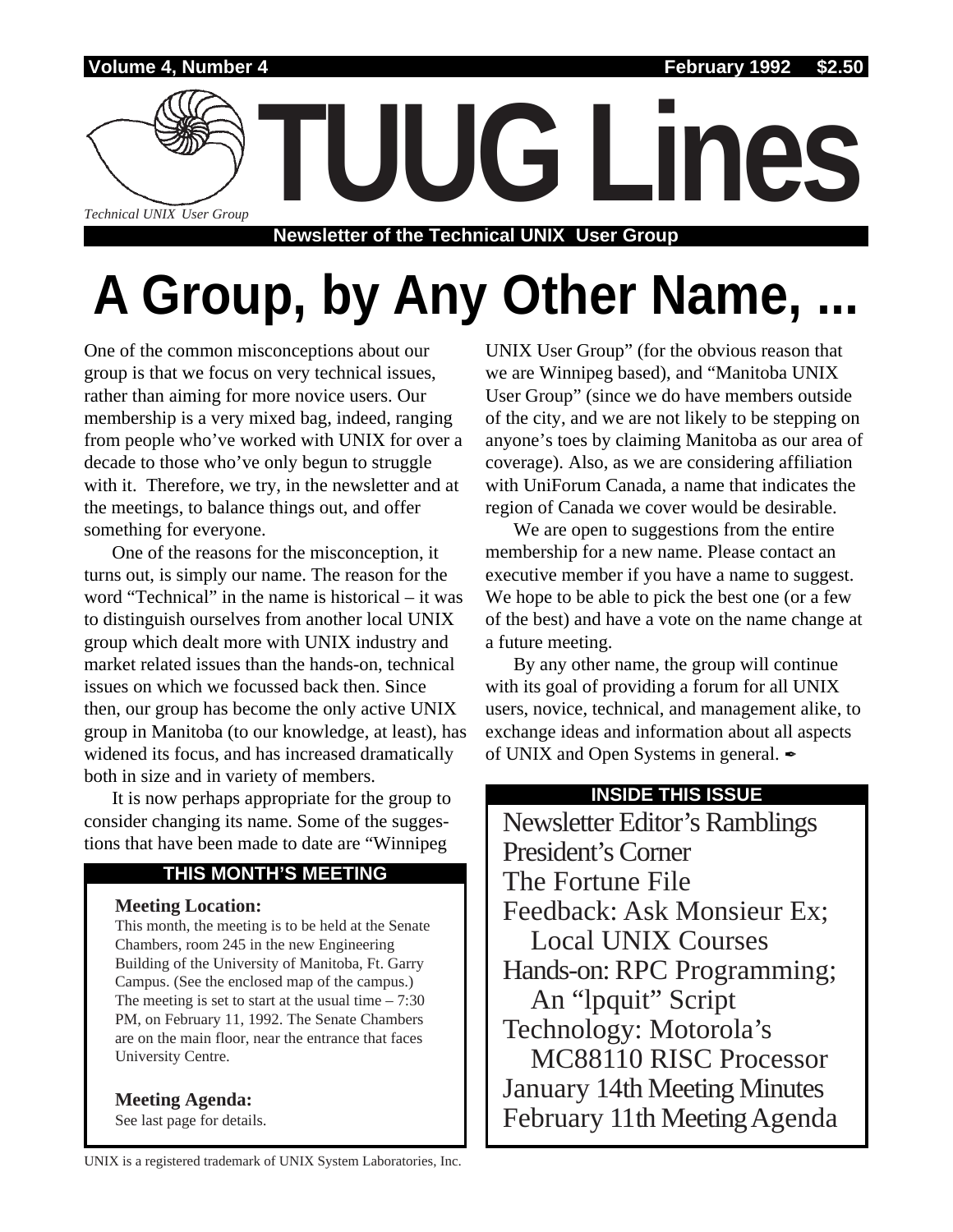# **The "Squeaky Wheel" RAMBLINGS**

#### **By Gilbert Detillieux**

There's an old saying that goes "the squeaky wheel gets the oil." In last month's newsletter, I must have squeaked quite loudly, when I begged for more material to be submitted, judging by the amount of stuff that has since poured in.

I would like to thank everyone who submitted something, particularly Scott Balneaves, for his article on RPC programming, and the promise that there will be more in the series, and Allan Moulding, for his article on the MC88110 processor.

I've also received various small bits of information, and several questions about UNIX. So this month, there's a new page with the heading "Feedback." I hope to continue this page in the future, and use it for a variety of submitted information (a "letters" column), and a Q&A column (provided

#### **The 1991-1992 Executive**

| President:                  | Susan Zuk              | (W) 788-7312   |
|-----------------------------|------------------------|----------------|
| Past President:             | Eric Carsted           | 1-883-2570     |
| Vice-President:             | Richard Kwiatkowski    | 589-4857       |
| Treasurer:                  | Rick Horocholyn        | $(W)$ 474-4533 |
| Secretary:                  | Roland Schneider       | 1-482-5173     |
| Membership Sec.:            | Allan Moulding         | 269-8054       |
| <b>Mailing List:</b>        | Gilles Detillieux      | 489-7016       |
| <b>Meeting Coordinator:</b> | Eric Carsted           | 1-883-2570     |
| Newsletter editor:          | Gilbert Detillieux     | 489-7016       |
| Information:                | Susan Zuk              | $(W)$ 788-7312 |
|                             | (or)Gilbert Detillieux | 489-7016       |

#### **Our Address**

**Technical UNIX User Group P.O. Box 130 Saint-Boniface, Manitoba R2H 3B4**

**Internet E-mail: tuug@cs.umanitoba.ca** the questions continue to come in, and provided Monsieur Ex, a mysterious Frenchman who claims to be an old editor and an expert in UNIX, is willing to give the answers).

I hope the flow will continue, as there are many more newsletters to come this year. I'll need more questions, fortunes, letters, and articles for next month. I would particularly like to see something under the "Industry" heading for next month.

Note to UniForum members: we can include articles from UniForum publications, as we've done in the past, but we have to type them in. If you read an interesting article, and are a reasonable typist, please type it in and submit it to me. That will help me considerably, as I'm a slow typist. Also, my throat is sore from squeaking.  $\mathscr I$ 

#### **Copyright Policy and Disclaimer**

This newsletter is Copyrighted by the Technical UNIX User Group. Articles may be reprinted without permission, for non-profit use, as long as the article is reprinted in its entirety and both the original author and the Technical UNIX User Group are given credit.

The Technical UNIX User Group, the editor, and contributors of this newsletter do not assume any liability for any damages that may occur as a result of information published in this newsletter.

#### **Group Information**

The Technical UNIX User Group meets at 7:30 PM the second Tuesday of every month, except July and August. The newsletter is mailed to all paid up members one week prior to the meeting. Membership dues are \$20 annually and are due at the October meeting. Membership dues are accepted by mail and dues for new members will be pro-rated accordingly.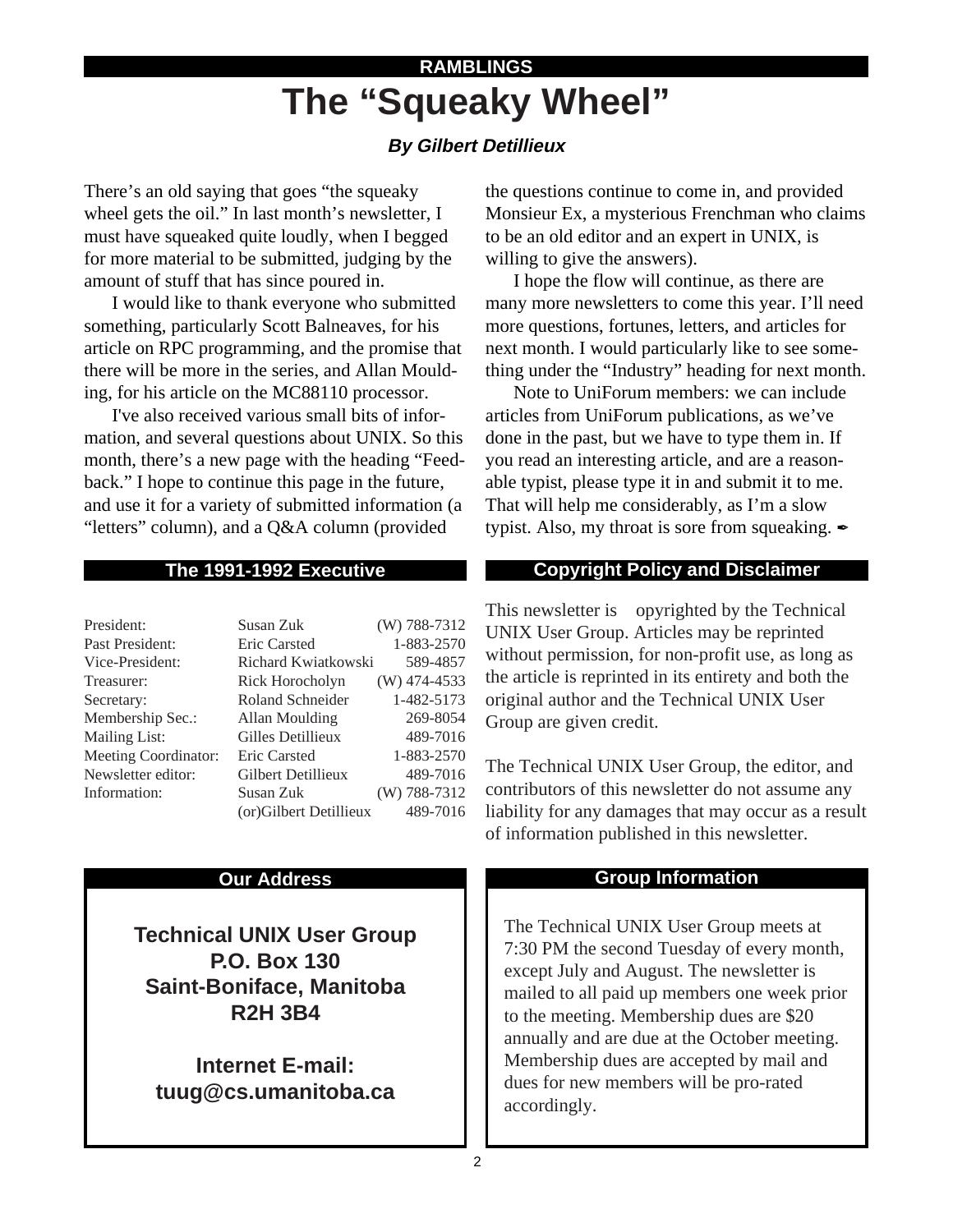#### **PRESIDENT'S CORNER**

## **More Thoughts About Open Systems By Susan Zuk, President**

It seems that UNIX and Open Systems are front and centre in terms of questions and promotions in the world of computers. Computer departments are trying to tie together their various heterogeneous computer systems and are wondering if they should be looking at Open Systems or to a specific operating system like UNIX. A better understanding of these questions needs to be obtained. Many people are discussing what Open Systems are, and how to ensure that computer departments have what it takes to become open. This is one of the reasons why we offered the UNIX Symposium and is probably one of the reasons why another symposium is being held in Toronto.

A UNIX and Open Systems Executive Symposium is to be held in Toronto on March 4th and 5th. This symposium, sponsored by Datapro Canada, McGraw Hill, Unican Marketing Services and UniForum Canada, is aimed at helping executives who are concerned about preparing their organisations for the 90's and considering the use of Open Systems in that process. Anyone who would like more information about this event can give me a call.

Continuing on with Open Systems, there was our previous meeting which had Rocky Nystrom discuss Migrating to Open Systems. In his presentation, Rocky stated that the means of getting to Open Systems is as much of a requirement as just deciding on taking that route. He provided the listener with a process on developing Open Systems environments as well as some examples which his firm has handled. This was a well attended meeting and showed how hardy we Winnipegers are, as it was bitterly cold that night. A special thank you to Paul Hope for allowing us to use the St-Boniface Research Centre theatre.

Also at our last meeting, we had the pleasure of being visited by Robert Li of the Computer Post. He came not only to see what our group was doing but also to provide us with an invitation. The Computer Post is attempting to provide a channel of communication for the Winnipeg computing community. Robert would like to dedicate a section of the Computer Post to Winnipeg's major user groups. The idea is to allow all of us to share in the pool of valuable information that transpires at each user group. He would like us to write an article each month that catches some of this information. If you would like to be the contributor, or would like to provide us with ideas on what type of information would be most beneficial to contribute to the Computer Post, please give me a call at 788-7312.

We have included a survey with your newsletter. Please help us to provide you with the type of UNIX group you would like to see by completing the survey and either mailing or FAXing it back to us. A FAX and a mailing address are located at the top of the survey. Any additional comments would be greatly appreciated.

At the last meeting, a question was discussed about a communications line between members. If you are interested in helping to set up a communications gateway and also helping to provide a seminar to show members how to use this system, call me and I will put you in touch with the appropriate people.

A new column will be provided for your interest. In this column there will be the questions and answers from the previous meeting's round table. If you have any question and would also like to share the information with other group members, FAX your questions to Gilbert Detillieux at 269-9178.

That's all for this month; and I thought I had nothing to write about. Take care and please send in those surveys!

### **Misc.gems THE FORTUNE FILE**

*From Kirk Marat (taken from "fortunes"):* A UNIX saleslady, Lenore, Enjoys work, but she likes the beach more. She found a good way To combine work and play: She sells C shells by the seashore.

*From a signature in a news posting:*

People never lie so much as after a hunt, during a war or before an election. — Otto von Bismarck

*And another from a signature in a news posting:*

SVR4: The first system so open that everyone dumps their garbage there.

*From Kevin McGregor:*

Just remember, games don't kill productivity, people do!

*From a network service sign-on screen:*

You couldn't even prove the White House staff sane beyond a reasonable doubt. — Ed Meese, on the Hinckley verdict

*From Renate Scheidler:*

Here's a good quote from the UNIX System V.2 Administrator's Guide (which I saw on 'fortune'):

Making files is easy on the UNIX operating system. Therefore, users tend to create numerous files using large amounts of file space. It has been said that the only standard thing about all UNIX systems is the message-of-the-day telling users to clean up their files.

Seems to me all you have to do is replace the word 'file' by 'GIF file' and it'll be perfectly tailored to us here. ✒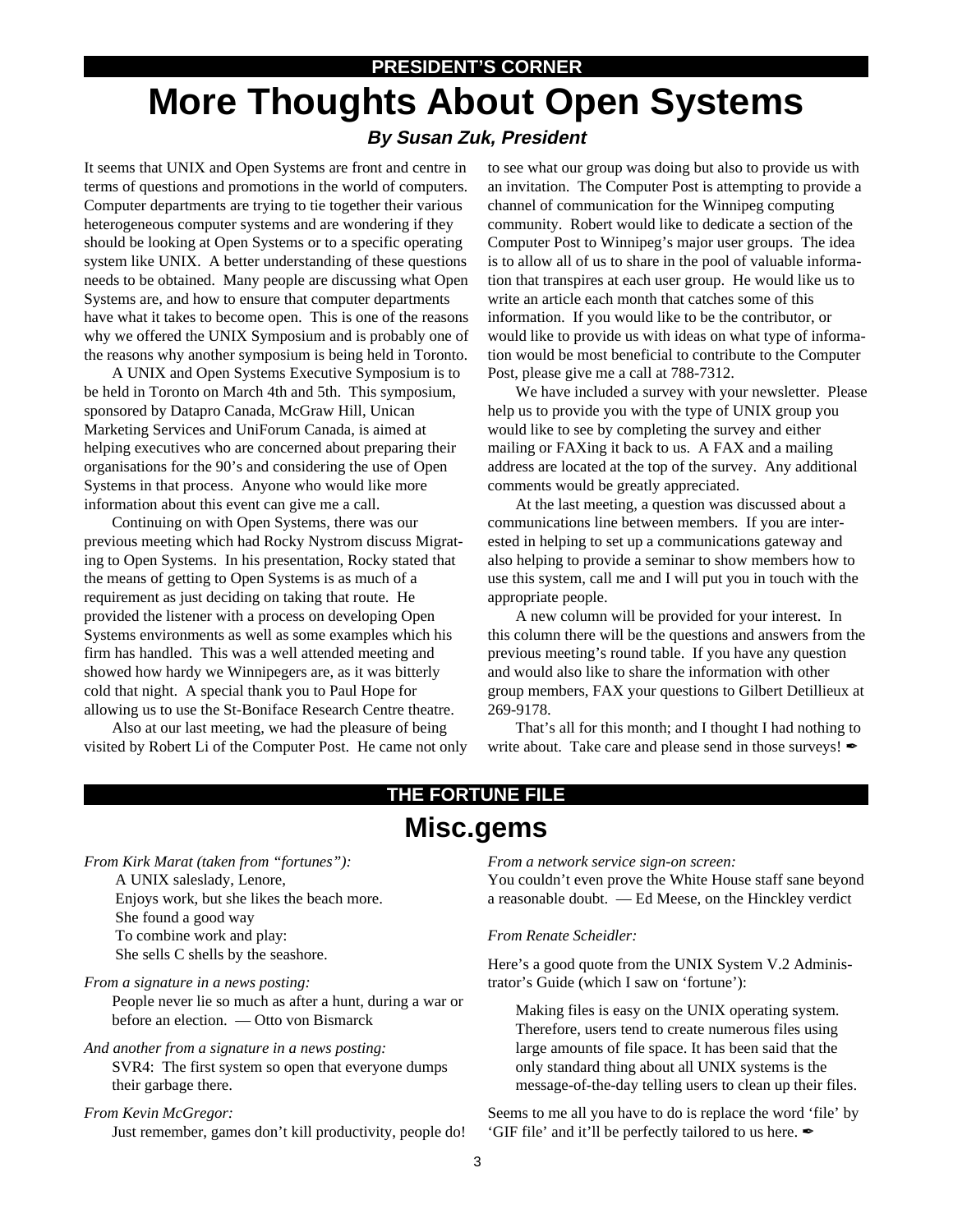# **Ask Monsieur Ex FEEDBACK**

*A column in which our resident Unix expert answers questions submitted by members,*

*or discussed at round table sessions.*

#### **By Gilbert Detillieux**

**Q.** In a Bourne shell script of mine, the new value being assigned to a variable in a "if" statement wasn't being propagated outside the "if." Is this because the conditionally executed statements are run in a subshell? **A.** *Mais non!* The commands within Bourne shell control structures (if, while, case, etc.) aren't executed in a subshell unless you do that explicitly, e.g. with a parenthesized command list, or a pipeline, etc. Without seeing the script, I can't tell for sure. Is it possible that the body of the "if" is not even being executed? (You can use "echo" to add trace prints, or run the script with "sh -x" to trace the execution.) **Q.** Is there an equivalent to /etc/profile for the Cshell? That is a file such as .login that's executed for every user?

**A.** *Je regrette*, but the answer is no. I wish such a thing existed, so that system administrators could make changes to the login procedure for all users without the problems associated with changing individual users' . login files. What can be done (and the sooner, the better), is set up each user's .login file to check for, and source, a system-wide file that could then be maintained by sys–admins. This is how our .login files begin:

if ( -r /usr/local/script/.login.global ) then source /usr/local/script/.login.global endif

**Q.** When I use rsh to run a command, what is done with the standard input, standard output, and standard error output of the remote command?

**A.** The standard input to rsh will be read by rsh and passed along to the remote command (unless the -n option is given). The standard output and error output of the remote

#### **Job Wanted**

Competent, hardworking, and responsible individual seeking Unix related employment (permanent/casual) in the areas of:

- Unix system administration.
- Unix related hardware and software marketing/customer support.
- Unix networking support.
- Experience:
- 4 years of Unix experience in large installation of Sun workstations and other Unix systems.
- Skilled in diagnosing and solving system problems.
- Hands-on experience with system admin., networking, X, C, TCP/IP, E-mail, etc.
- Very sensitive to user and customer needs.
- Up to date with current Unix hardware and software trends.
- Contact Andrew Chan at 275-2456 or e-mail <andchan@ccu.umanitoba.ca>.

(Full resume and references available.)

command are both passed along to the respective outputs of rsh. *Les gurus* will note that this requires two socket connections between rsh and its remote command; one is used for stdin/stdout, the other for stderr and for passing signals on to the remote command.

**Q.** How do you view a file in hex on UNIX systems? **A.** The od command, which normally produces octal dumps (from *le bon vieux temps* of the PDP-11, which used octal), can produce hex dumps as well, by specifying the -h option. It prints out the values as 16 bit integers, i.e. 4 hex digits per value. If your machine is little-endian, the byte ordering will be reversed, so you may want to see if your od command lets you specify a word size with the -w option if you want individual bytes in the right order; if you can't use -w, you can use -b to get individual bytes in octal (sigh). **Q.** I create a shell script and make it executable using chmod. When I'm logged in as root, I can't run it from my current directory, unless I give its full path name. As any other user, it works OK. What is happening? **A.** *Ah, mon ami*, you're experiencing a feature, not a bug. All UNIX shells search for commands (when no explicit path name is given) only in the directories specified in your PATH variable. This gives you the option of searching the current directory at whatever point you like, or not at all. On most systems, the PATH used by root only has a small list of trusted directories, and excludes the current directory, for security reasons – it would be easy for root to inadvertently

# **Local UNIX Courses**

run a *Trojan horse* program otherwise.

The University of Manitoba Downtown is offer the following Unix/Xenix courses:

Introduction to SCO Xenix System V — provides the technical overview of the SCO System V hardware and operating system enviroment as well as hands-on experience using commands and files. March 9, 10, & 11.

SCO System V Administration for End Users provides non-technical users the information to preform routine system maintenance tasks, and hands-on experience in SCO system adminstration. March 12 & 13.

These courses are SCO authorized and can be used for credits towards the SCO ACE program. For more information, and for costs, call Greg Anderson at 474-8028.

Unisys Canada is offering "C Language Programming," a 5 day course, starting March 16, in Winnipeg. It's aimed at programmers experienced in other high level languages.

This is the first of a series of generic UNIX courses to be offered. Others will be scheduled based on the training needs in Manitoba. For more information, call Susan Zuk or Debbie Harapiak at 788-7400.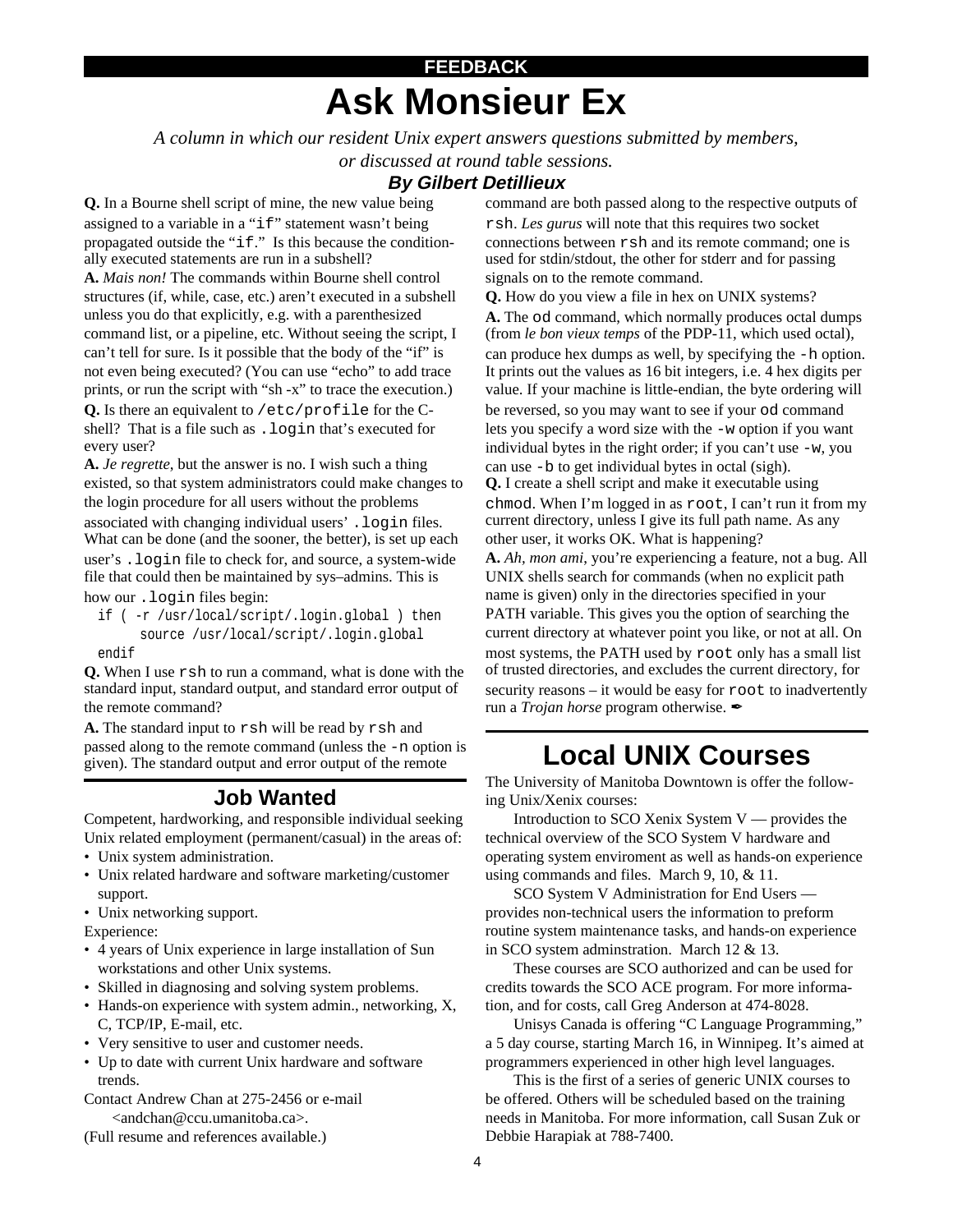# **HANDS-ON Sun RPC Programming**

*Network programming for client/server applications can be a tricky business. In a series of articles, the author hopes to shed some light on the subject.* **By Scott Balneaves**

There's a lot of applications being written nowadays using the "client-server" architecture that Sun Microsystems helped to pioneer. I had occasion to use RPC functions a few months ago, and I've found that there are a myriad of uses for them. I hope I can interest a few other people out there through this series of articles.

#### **What I'm going to assume**

I'm going to make this series of articles relatively technical, with an emphasis on actually doing some programming. I'm going to assume that you are familiar with Unix networking concepts, and that you have programmed in 'C' before. The examples I'll use will be tested on a Sun network, but will work on SCO, AIX, or HP Unix if you use the proper load libraries. I'll give you an overview, and code to try, but I won't discuss anything in great detail. This is just to get you started. You'll have to read the manuals for all the gory details (hey, I had to, so why shouldn't you?).



It looks simple pictorially, and it's simple conceptually as well. All RPC (Remote Procedure Call) does is the same thing as a regular function call, only the function that you're calling isn't part of the same program. In fact, it doesn't even need to be on the same machine. It's a form of inter-

process communication that can be carried out over the network. You simply send the RPC server your parameters, and it executes the function, and returns the results to you. It's all transparent to you how the data gets there and back. The server's job is to simply sit and listen for requests to come in, and send answers back.

#### **The Nitty Gritty**

The two simplest functions you will need to start off with are registerrpc() and callrpc(). You use them as follows:

registerrpc(PROGNUM, VERSNUM, PROCNUM, functionname, xdr\_parmtype, xdr\_restype);

This registers your function <functionname> as an RPC server. PROGNUM is the RPC's program number, in the range of  $0x20000000 - 0x3$  ffffffff (check your manuals for details). VERSNUM is the version number of your routine. You usually start this at 1. You can have multiple versions of your routines running. This is so if you make an improvement to your RPC program, your clients can access the new version or the old for compatibility. PROCNUM is the procedure number, usually starting at 1. The parameter and return types are specified afterwards. Again, check the manual for the boring details.

callrpc(server, PROGNUM, VERSNUM, PROCNUM, xdrparmtype, &parm, xdr\_restpe, &result);

This is the RPC call function. Notice that the parameters must all be passed by address. The  $\le$ server $>$  is the character string name of the machine on which the server program is running.

After you have registered your RPC, you will need to execute "svc\_run();"

This routine should never return. It's the dispatcher that sits and listens for requests to come in. The only other point to note is that the return values from your remote server must be declared as static. I'll explain why next time.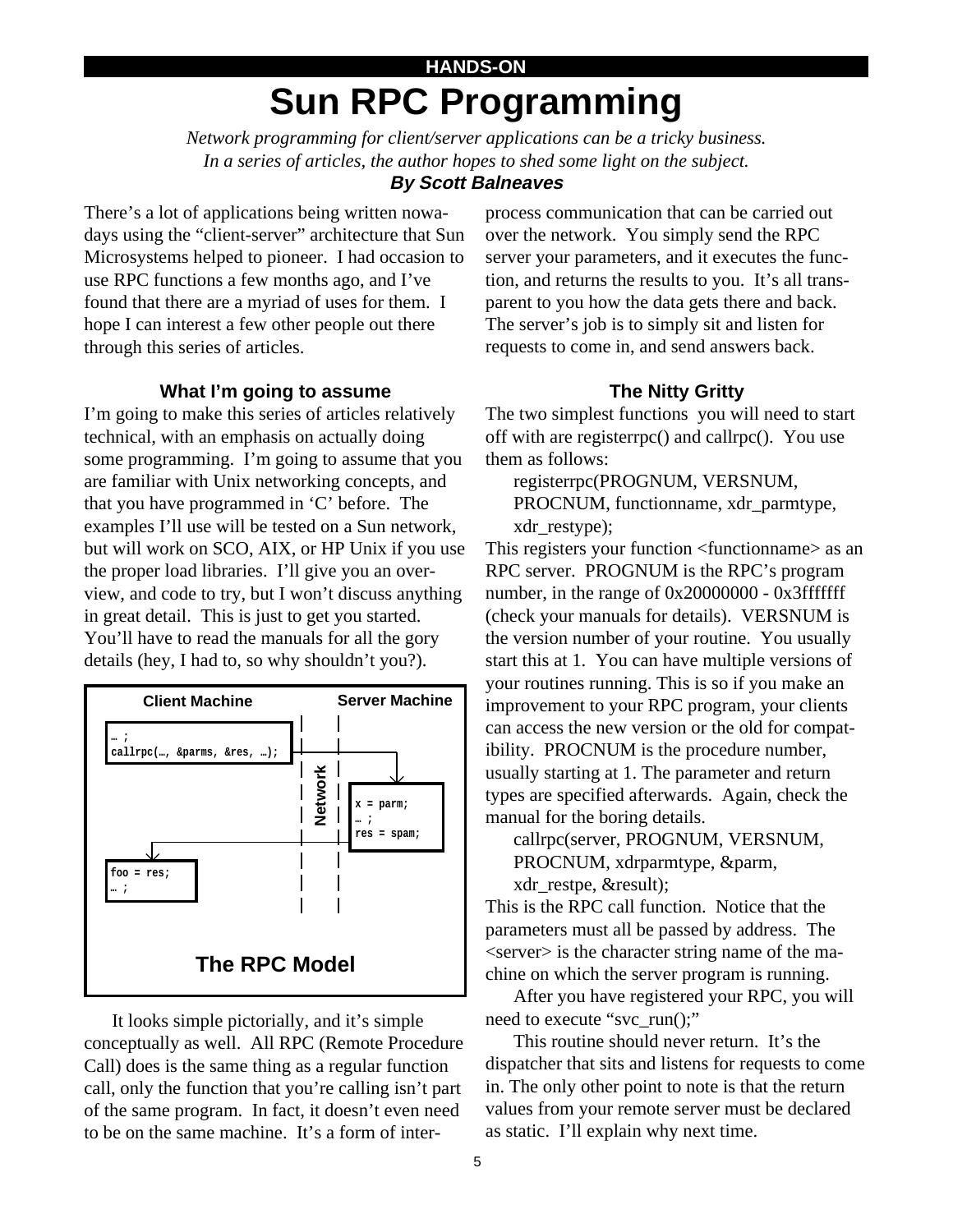#### **HANDS-ON**

}

{

}

{

void

#### **Example**

This example is somewhat contrived, but it gives you the general idea. The client function passes a userid, and the server will tell you whether that user is currently logged into the machine that the server is running on. Simplistic, yes, but it gives you the idea. The three files are:

who.h who\_svc.c (*server code*)

ison.c (*client code*).

You compile the server with:

cc who\_svc.c -o who\_svc -lrpcsvc and the client with

cc ison.c -o ison -lrpcsvc The client syntax is:

ison <machine> <user>

e.g. ison silver sbalneav

Have fun, and see you next month!

/\* \* Filename: who.h \* Author: Scott Balneaves, Jan 15, 1992 \*/ #include <rpc/types.h> #define WHO\_PROG (u\_long)0x20001000 #define WHO\_VERS (u\_long)1 #define WHO\_PROC (u\_long)1 int \*whos\_there\_1(); /\* \* Filename: who\_svc.c \* Author: Scott Balneaves, Jan 15, 1992 \*/ #include <stdio.h> #include <signal.h> #include <string.h> #include <rpc/rpc.h> #include "who.h" void catch\_term(); #define PIPECMD \ "/usr/bin/who | /usr/bin/awk '{print \$1}'" int main()  $\{$ int retval; /\* Parent exits, child continues \*/ if (fork()) return(0); /\* \* catch sigterm so we will exit

\* gracefully, and de-register

```
 * ourselves from the system.
        */
      signal(SIGTERM, catch term);
       /*
        * Register our RPC program.
        * Our remote procedure
        * is whos_there_1, with input
        * paramter type of string (char *)
        * and output parameter type of int.
        */
      retval = registerrpc(WHO_PROG,
                    WHO_VERS, WHO_PROC,
                    whos_there_1, xdr_string,
                    xdr_int);
      /*
        * check for success in registering.
        */
      if (retval) {
             fprintf(stderr,
                    "Couldn't register\n");
             exit(1);}
      svc_run();
      /* This should never return! */
      fprintf(stderr,
             "svc_run() returned\n");
      exit(1);catch_term()
      fprintf(stderr, "Caught SIGTERM\n");
       /*
        * Unregister ourselves (to be nice)
        */
      svc_unregister(WHO_PROG, WHO_VERS);
      exit(1);int *
whos_there_1(parm)
      char **parm;
      static int retval;
                    /* NOTE STATIC DECL */
      FILE *pipe;
      char buf[BUFSIZ];
       /*
        * This is lazy, but what the hey!
        */
      if ((pipe = popen(PIPECMD, "r"))
                    == (FILE *) NULL) {
             fprintf(stderr,
             "Error: couldn't open pipe\n");
             exit(1);}
```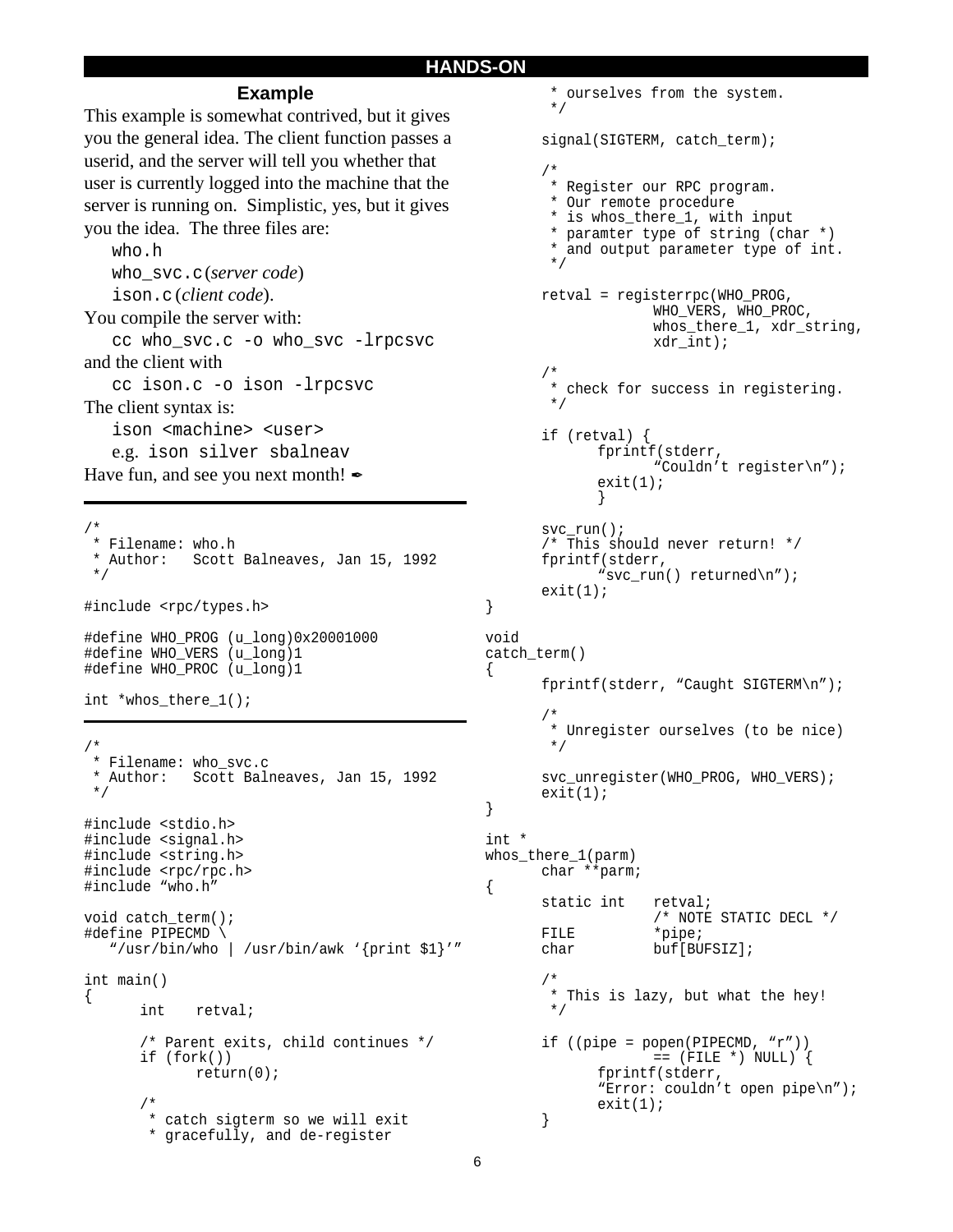```
HANDS-ON
       retval = 0;/*
        * Find if our user is logged on.
         */
      while (fgets(buf, BUFSIZ, pipe)
                                  != NULL)if (!strncmp(buf, *parm,
                          strlen(*parm)))
                    retval = 1;pclose(pipe);
      return(&retval); /* return results */
/*
  * Filename: ison.c
  * Author: Scott Balneaves, Jan 15, 1992
  */
#include <rpc/rpc.h>
#include <sys/types.h>
#include <sys/time.h>
#include <stdio.h>
#include "who.h"
int main(argc, argv)
      int argc;
      char *argv[];
                                                        int result, retcode;
                                                        if (argc != 3) {
                                                               fprintf(stderr,
                                                        "%s: useage: %s <servername> <user>\n",
                                                                            argv[0], argv[0]);exit(1);}
                                                        /*
                                                          * Make our RPC call to the server.
                                                          */
                                                        retcode = callrpc(argv[1], WHO_PROG,
                                                                     WHO_VERS, WHO_PROC,
                                                                     xdr_string, &argv[2],
                                                                     xdr_int, &result);
                                                        if (retcode) {
                                                               fprintf(stderr,
                                                                      "callrpc() failed\n");
                                                               exit(1);}
                                                        if (result)
                                                               printf(
                                                               "user %s is logged onto %s\n",
                                                                     argv[2], argv[1]);
                                                        else
                                                              printf(
                                                             "user %s is NOT logged onto %s\n",
                                                                     argv[2], argv[1]);return(0);
                                                 }
```
}

{

# **Lpquit – An Interactive Cancel Command for the System V LP Spooler.**

*Submitted by Kirk Marat*

```
#!/bin/sh
#lpquit 9/28/91 R. Nunlist UC Berkeley.
# Script to interactively cancel
# lp requests.
#
Version=092891
echo "$0 $Version "
i=1if [ "'lpstat -0'" = "" ]
then echo "No lp requests pending!"
       sleep 1
       exit
fi
echo "List of Print or Plot Lp Requests:"
lpstat -o
echo ""
LPS = "while [ "$LPS" != "" ]
                                                  do LPS=`lpstat -o | tail -$i | sed 1p `
                                                      if [ "$LPS" = "" ]
                                                      then echo "No lp requests pending!"
                                                            sleep 3
                                                            exit
                                                      fi
                                                      LPID=`echo $LPS | cut -f1 -d" "`
                                                      USER=`echo $LPS |cut -f2 -d" "`
                                                      echo "Cancel $LPID $USER ?" \
                                                            "(y to cancel, q to quit) \c"
                                                      read answ
                                                      if [ "\frac{2}{3}answ" = "y" ]
                                                      then cancel $LPID
                                                      fi
                                                      if [ "$answ" = "q" ]
                                                      then exit
                                                      fi
                                                      i=`expr $i + 1 done
```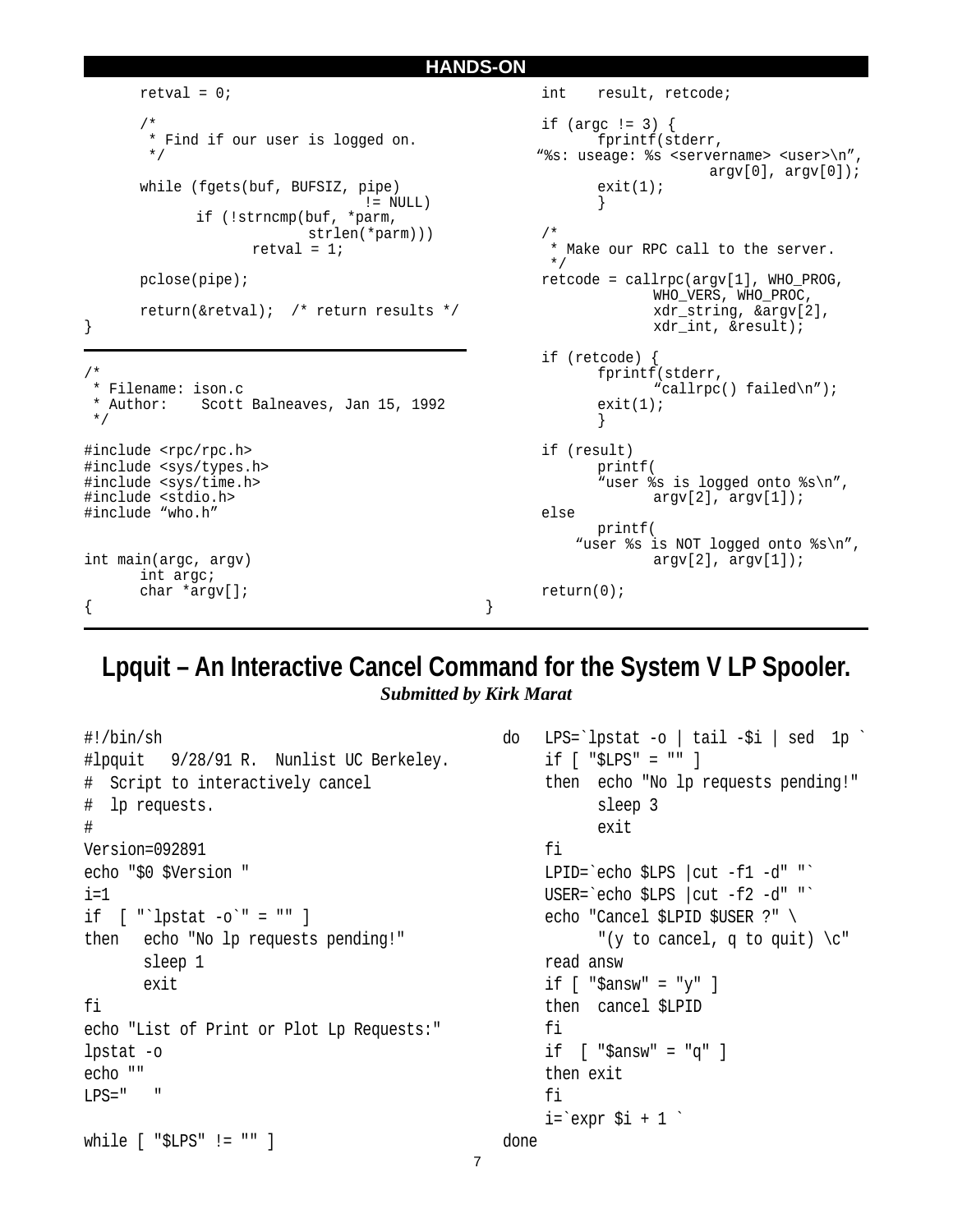# **Motorola's MC88110 RISC Microprocessor Debuts TECHNOLOGY**

#### **By Allan Moulding**

Late last year, Motorola announced its next generation RISC microprocessor, the MC88110. This chip contains the following 10 units:

- Superscalar Instruction Unit
- 64-bit Graphics, Integer, and 80-bit Floating Point Multiply Execution Unit
- 64-bit Integer and 80-bit Floating Point Divide Execution Unit
- 80-bit Extended Precision Floating Point Add Execution Unit
- Two 64-bit 3-D Graphics Execution Units
- Two 32-bit Integer Arithmetic Logic (ALU) Execution Units
- 32-bit Bit-Field Execution Unit
- Data Unit with Load Buffers and Store Reservation Stations

There is also two eight ported register files:

- Thirty-two 32-bit General Purpose Registers for Operand Storage
- Thirty-two 80-bit Extended Registers for Additional Floating Point Operand Storage

All 88000 family computational instructions are register to register, or register plus intermediate value instructions. This eliminates memory access delays, and modern compilers can move address computations out of critical loops, thus increasing instruction throughput. All instructions are implemented as single word (32-bit) opcodes, greatly simplifying instruction pipelining. There are two levels of privilege: supervisor mode, which is primarily used by operating systems, and user mode, the lower privilege level of the two, which is used by application software. Supervisor mode prevents application software from corrupting critical operating system resources.

An item which aids in the extensibility of the 88000 family is the concept of special function units (SFU's). A SFU is defined as a set of instructions, with a common opcode field. This provides additional functionality to the base architecture. An example is the graphics execution units, which is defined as SFU2. The previous generation chip, the MC88100, didn't have the graphics execution units. Up to seven SFU's are supported by the 88000 family architecture.

The two 32-bit integer ALU's are identical, thus 2 ALU instructions can be issued simultaneously. Since ALU instructions execute in one clock cycle, processing isn't stalled due to ALU unavailability.

The graphics processing unit is targeted for improving the interactive performance, raster conversion, and image processing. Other things like viewpoint transformation, lighting, and display are handled by other execution units. The pixel add, and the pixel

pack execution units support the graphics processing unit. Pixels are packed into 64-bit fields and stored in register pairs in the general register file. Graphics instructions process the individual fields in parallel.

The instruction cache and data caches are both 8 KB in size and are two-way set associative. The instruction and data memory management units (MMU's) provide two 4 GB logical address spaces each, one each for supervisor and user mode. The MC88100 used separate cache memory management unit (CMMU) chips, the MC88200 or the more advanced MC88204. Cache coherency is maintained by bus snooping. This is especially important in multiprocessor systems.

Performance-wise, the MC88110 has a simulated SPECmark rating of 63.7 SPECmarks (using SPEC release 1.2) at 50 MHz, with no secondary cache. The geometric means for integer and floating point are 51.0 and 73.9 SPECmarks respectively. The simulator is called XSim, and is an accurate instruction level model of the MC88110 that presents timing information on a clock-by-clock basis. There are a few things that would lower the SPECmark ratings in actual systems, but Motorola suspects that it would be offset by future compiler improvements. Motorola estimated that there would be a 20-25% improvement in performance by using a reasonably large secondary cache. Here are the individual simulated SPECmark ratings:

| <b>Benchmark</b> | Rating |
|------------------|--------|
| gcc              | 46.5   |
| expresso         | 48.1   |
| spice            | 34.7   |
| dudoc            | 41.4   |
| nasa7            | 67.9   |
| xlisp            | 57.0   |
| eqntot           | 52.9   |
| matrix300        | 357.8  |
| fpppp            | 64.4   |
| tomcaty          | 72.2   |
|                  |        |

The same configuration had a simulated benchmark of 185,000 Dhrystones using version 2.1 of the Dhrystone benchmark.

*The information in this article, except for the performance data, was taken from Motorola's publication "*Technical Summary MC88110 RISC Microproces-

sor*" (order code MC88110/D).*

*Allan Moulding attended the University of Manitoba, graduating with a B.Sc. in Statistics in 1985. For the past 5 years, he's run his own consulting firm, A.B.M. Services, specialising in the CAD area. His areas of interest are graphics and programming languages.*